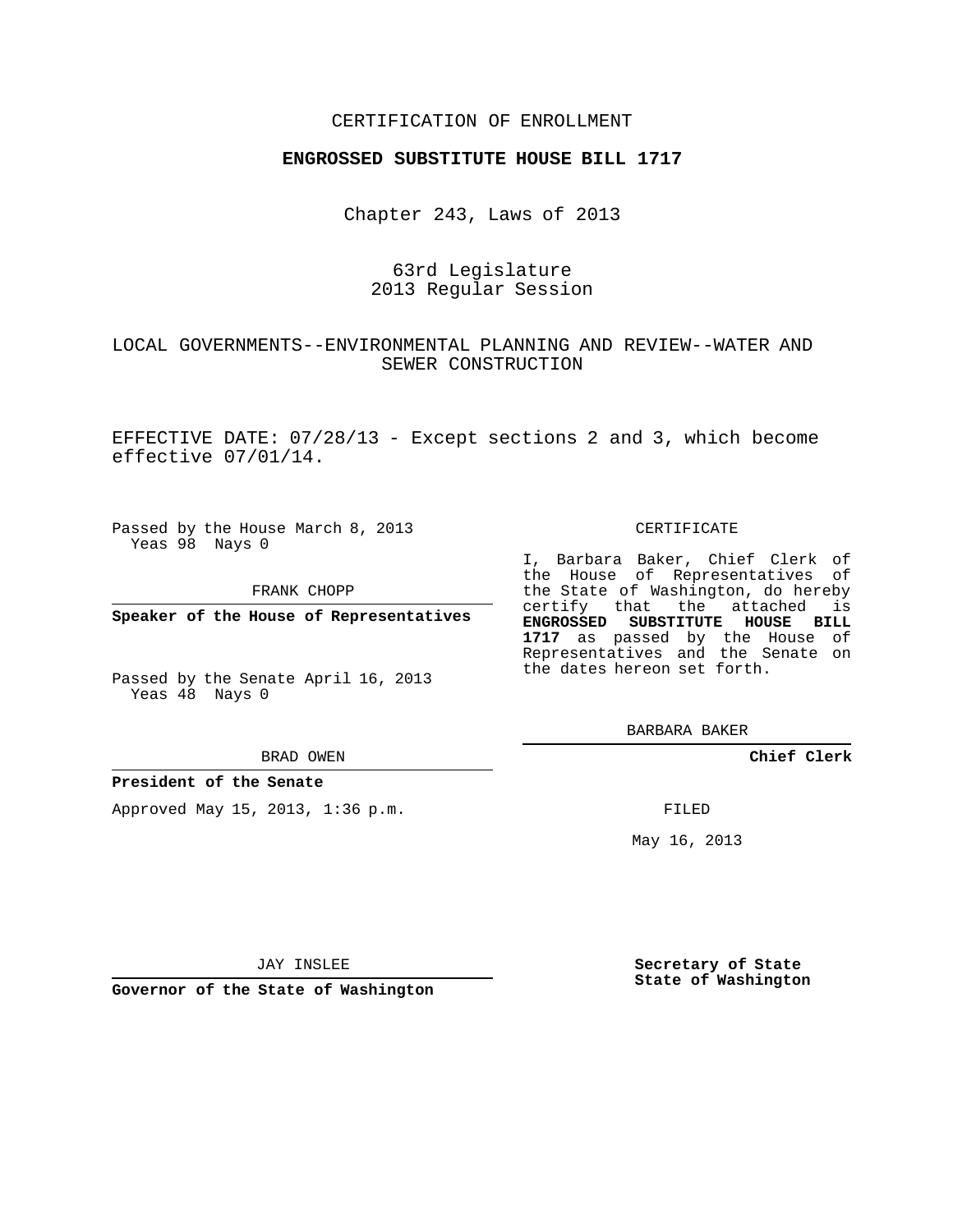# **ENGROSSED SUBSTITUTE HOUSE BILL 1717** \_\_\_\_\_\_\_\_\_\_\_\_\_\_\_\_\_\_\_\_\_\_\_\_\_\_\_\_\_\_\_\_\_\_\_\_\_\_\_\_\_\_\_\_\_

\_\_\_\_\_\_\_\_\_\_\_\_\_\_\_\_\_\_\_\_\_\_\_\_\_\_\_\_\_\_\_\_\_\_\_\_\_\_\_\_\_\_\_\_\_

Passed Legislature - 2013 Regular Session

# **State of Washington 63rd Legislature 2013 Regular Session**

**By** House Local Government (originally sponsored by Representatives Liias, Maxwell, Roberts, Pollet, Upthegrove, Morrell, and Springer)

READ FIRST TIME 02/22/13.

 AN ACT Relating to incentivizing up-front environmental planning, review, and infrastructure construction actions; amending RCW 82.02.020; reenacting and amending RCW 35.91.020; adding a new section to chapter 43.21C RCW; adding a new section to chapter 35.91 RCW; and providing an effective date.

BE IT ENACTED BY THE LEGISLATURE OF THE STATE OF WASHINGTON:

 NEW SECTION. **Sec. 1.** A new section is added to chapter 43.21C RCW to read as follows:

 (1) A county, city, or town may recover its reasonable expenses of preparation of a nonproject environmental impact statement prepared under RCW 43.21C.229 and 43.21C.440:

(a) Through access to financial assistance under RCW 36.70A.490;

(b) With funding from private sources; and

 (c) By the assessment of fees consistent with the requirements and limitations of this section.

 (2)(a) A county, city, or town is authorized to assess a fee upon subsequent development that will make use of and benefit from: (i) The analysis in an environmental impact statement prepared for the purpose of compliance with RCW 43.21C.440 regarding planned actions; or (ii)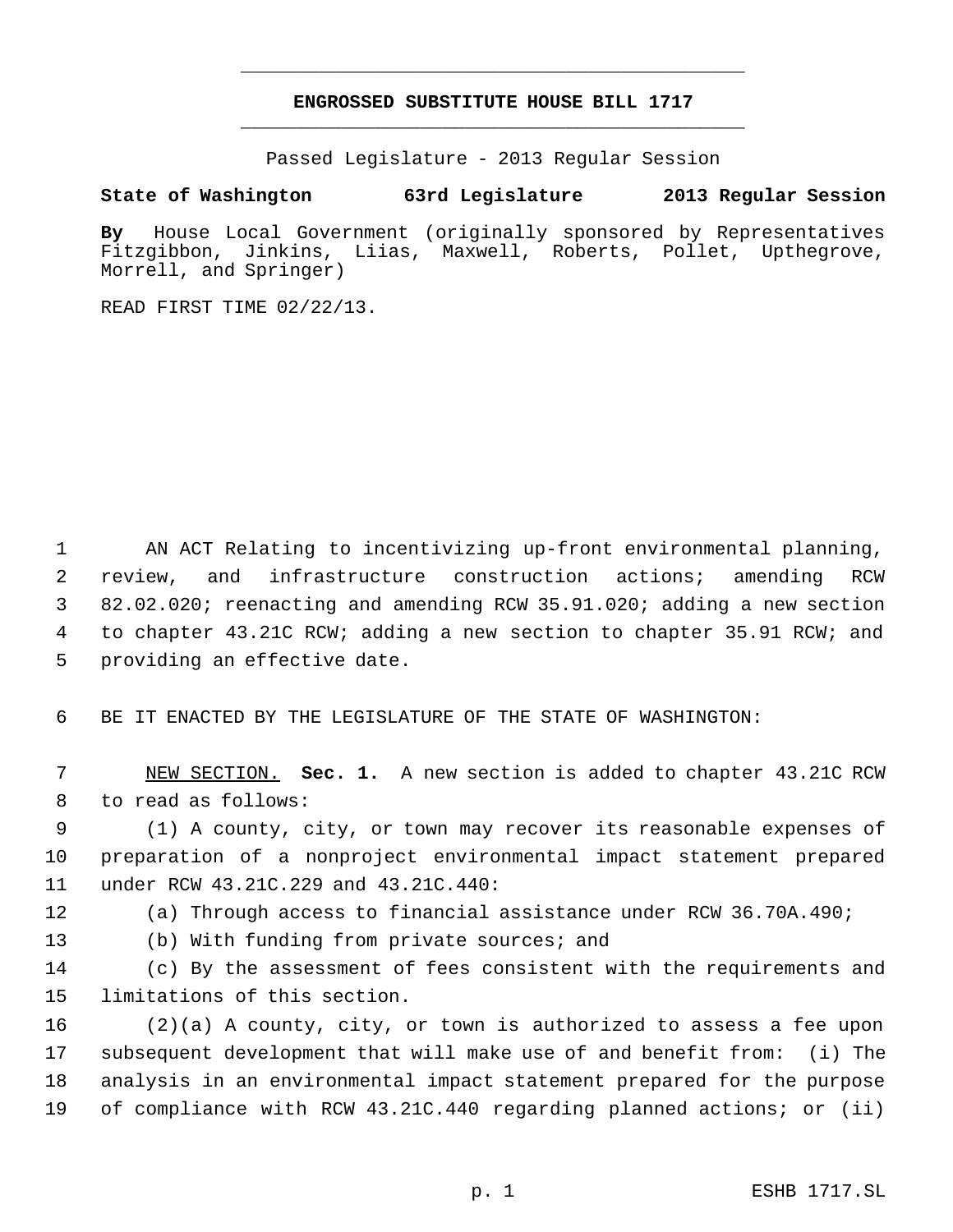the reduction in environmental analysis requirements resulting from the exercise of authority under RCW 43.21C.229 regarding infill development.

 (b) The amount of the fee must be reasonable and proportionate to the total expenses incurred by the county, city, or town in the preparation of the environmental impact statement.

 (c) Counties, cities, and towns are not authorized by this section to assess fees for general comprehensive plan amendments or updates.

 (3) A county, city, or town assessing fees under subsection (2)(a) of this section must provide for a mechanism by which project proponents may either elect to utilize the environmental review completed by the lead agency and pay the fees under subsection (1) of this section or certify that they do not want the local jurisdiction to utilize the environmental review completed as a part of a planned action and therefore not be assessed any associated fees. Project proponents who choose this option may not make use of or benefit from the up-front environmental review prepared by the local jurisdiction.

 (4) Prior to the collection of fees, the county, city, or town must enact an ordinance that establishes the total amount of expenses to be recovered through fees and provides objective standards for determining the fee amount to be imposed upon each development proposal proportionate to the impacts of each development and to the benefits accruing to each development from the nonproject environmental review. The ordinance must provide: (a) A procedure by which an applicant who disagrees with whether the amount of the fee is correct, reasonable, or proportionate may pay the fee with the written stipulation "paid under protest"; and (b) if the county, city, or town provides for an administrative appeal of its decision on the project for which the fees are imposed, any dispute about the amount of the fees must be resolved in the same administrative appeals process. Any disagreement about the reasonableness, proportionality, or amount of the fees imposed upon a development may not be the basis for delay in issuance of a project permit for that development.

 (5) The ordinance adopted under subsection (4) of this section must make information available about the amount of the expenses designated for recovery. When these expenses have been fully recovered, the county, city, or town may no longer assess a fee under this section.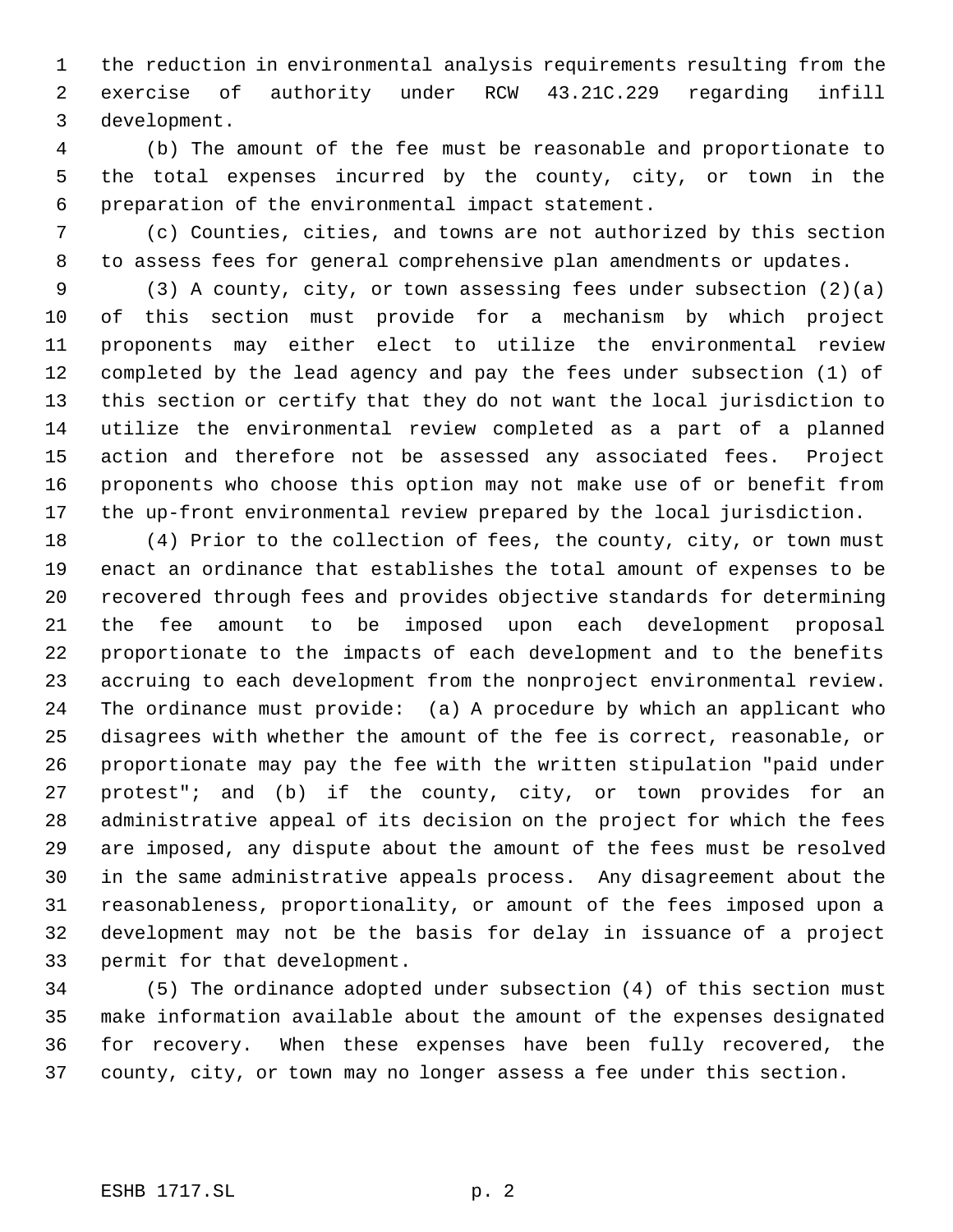(6) Any fees collected under this section from subsequent development may be used to reimburse funding received from private sources to conduct the environmental review.

 (7) The county, city, or town shall refund fees collected where a court of competent jurisdiction determines that the environmental review conducted under RCW 43.21C.440, regarding planned actions, or under RCW 43.21C.229, regarding infill development, was not sufficient to comply with the requirements of this chapter regarding the proposed development activity for which the fees were collected. The applicant and the county, city, or town may mutually agree to a partial refund or to waive the refund in the interest of resolving any dispute regarding compliance with this chapter.

 NEW SECTION. **Sec. 2.** A new section is added to chapter 35.91 RCW to read as follows:

 The definitions in this section apply throughout this chapter unless the context clearly requires otherwise.

 (1) "Latecomer fee" means a charge collected by a municipality, whether separately stated or as part of a connection fee for providing access to a municipal system, against a real property owner who connects to or uses a water or sewer facility subject to a contract created under RCW 35.91.020.

 (2) "Municipality" means the governing body of any county, city, town, or drainage district.

 (3) "Water or sewer facilities" means storm, sanitary, or combination sewers, pumping stations, and disposal plants, water mains, hydrants, reservoirs, or appurtenances.

 **Sec. 3.** RCW 35.91.020 and 2009 c 344 s 1 and 2009 c 230 s 1 are each reenacted and amended to read as follows:

 $(1)(a)$  ((Except as provided under subsection  $(2)$  of this section, the governing body of any city, town, county, water-sewer district, or 31 drainage-district,-hereinafter-referred-to-as-a-"municipality"-may 32 contract-with-owners-of-real-estate-for-the-construction-of-storm, 33 sanitary, or combination sewers, pumping stations, and disposal plants, water mains, hydrants, reservoirs, or appurtenances, hereinafter called "water or sewer facilities," within their boundaries or (except for counties) within ten miles from their corporate limits connecting with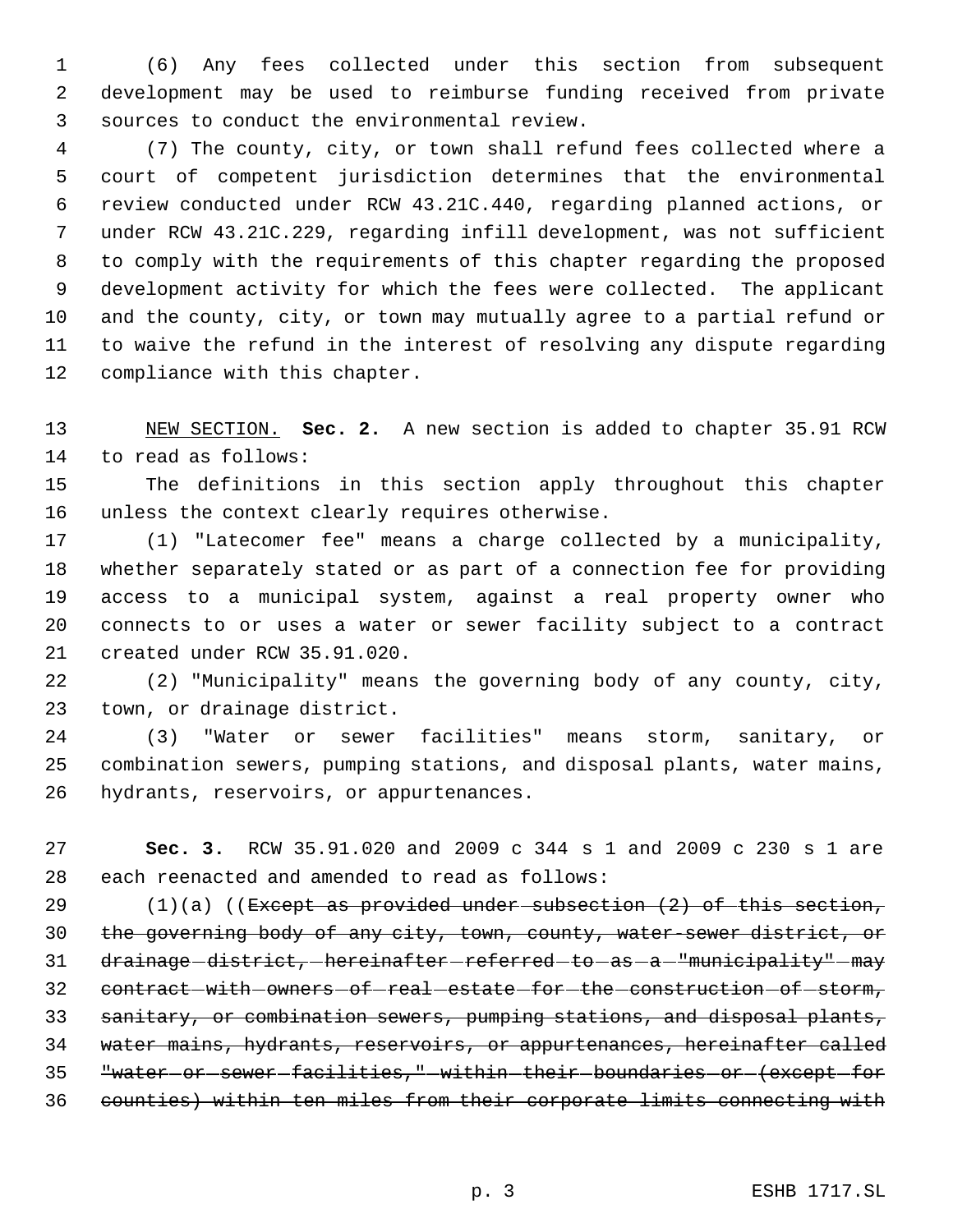1 the public water or sewerage system to serve the area in which the real 2 estate of such owners is located, and to provide for a period of not to 3 exceed-twenty-years-for-the-reimbursement-of-such-owners-and-their 4 assigns-by-any-owner-of-real-estate-who-did-not-contribute-to-the 5 original cost of such water or sewer facilities and who subsequently 6 tap onto or use the same of a fair pro rata share of the cost of the 7 construction of said water or sewer facilities, including not only 8 those directly connected thereto, but also users connected to laterals 9 or branches connecting thereto, subject to such reasonable rules and 10 regulations as the governing body of such municipality may provide or 11 contract, and notwithstanding the provisions of any other law.)) At the 12 owner's request, a municipality must contract with the owner of real 13 estate for the construction or improvement of water or sewer facilities 14 that the owner elects to install solely at the owner's expense. The 15 owner must submit a request for a contract to the municipality prior to 16 approval of the water or sewer facility by the municipality. The 17 owner's request may only require a contract under this subsection 18 (1)(a) in locations where a municipality's ordinances require the 19 facilities to be improved or constructed as a prerequisite to further 20 property development. Water or sewer facilities improved or 21 constructed in accordance with this subsection (1)(a) must be located 22 within the municipality's corporate limits or, except as provided 23 otherwise by this subsection (1)(a), within ten miles of the 24 municipality's corporate limits. Water or sewer facilities improved or 25 constructed in accordance with this subsection (1)(a) may not be 26 located outside of the county that is party to the contract. The 27 contract must be filed and recorded with the county auditor and must 28 contain conditions required by the municipality in accordance with its 29 adopted policies and standards. Unless the municipality provides 30 written notice to the owner of its intent to request a comprehensive 31 plan approval, the owner must request a comprehensive plan approval for 32 a water or sewer facility, if required, and connection of the water or 33 sewer facility to the municipal system must be conditioned upon: 34 (i) Construction of the water or sewer facility according to plans

35 and specifications approved by the municipality;

36 (ii) Inspection and approval of the water or sewer facility by the 37 municipality;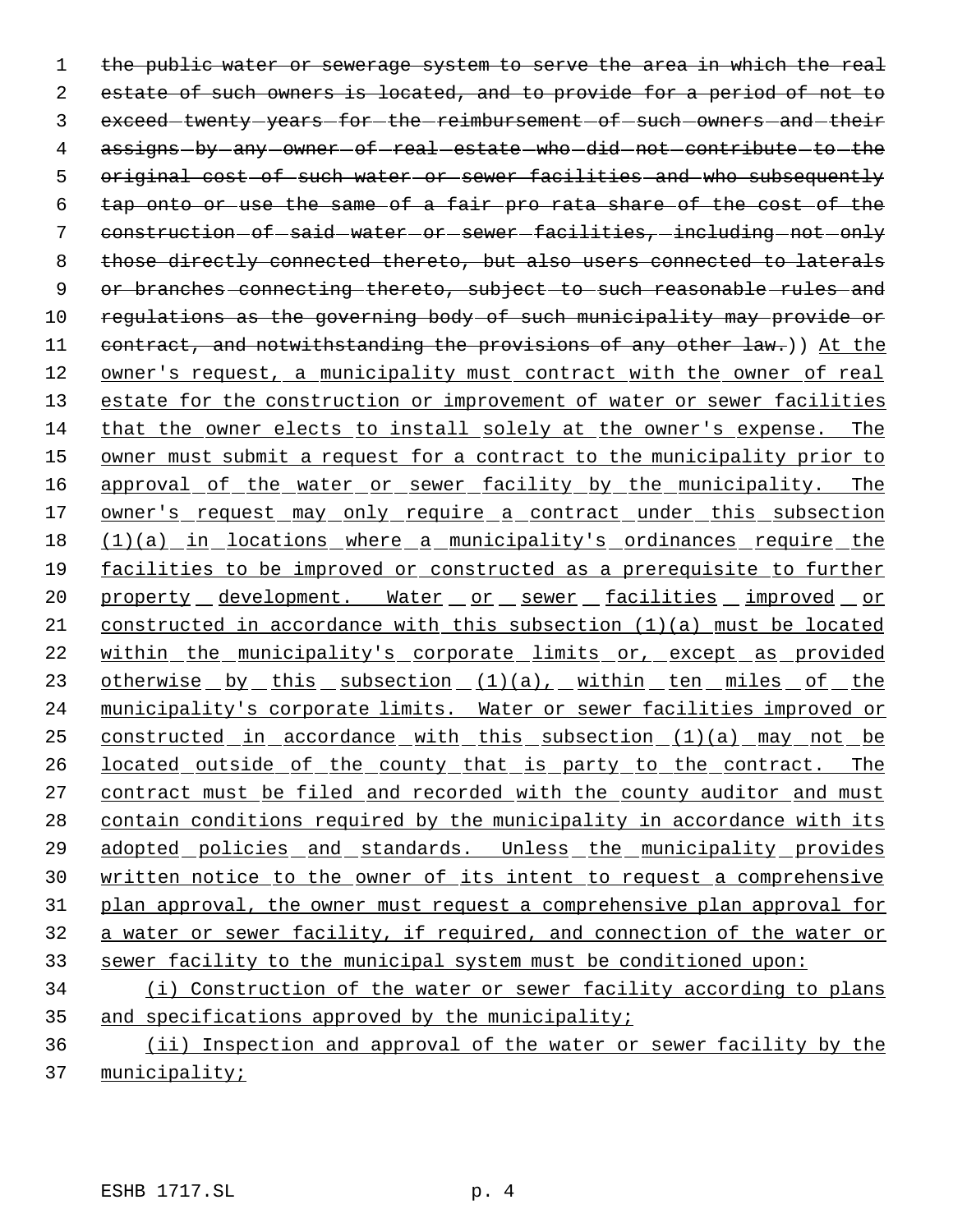1 (iii) Transfer to the municipality of the water or sewer facility, 2 without cost to the municipality, upon acceptance by the municipality 3 of the water or sewer facility;

4 (iv) Full compliance with the owner's obligations under the 5 contract and with the municipality's rules and regulations;

 6 (v) Provision of sufficient security to the municipality to ensure 7 completion of the water or sewer facility and other performance under 8 the contract;

9 (vi) Payment by the owner to the municipality of all of the 10 municipality's costs associated with the water or sewer facility 11 including, but not limited to, engineering, legal, and administrative 12 costs; and

13 (vii) Verification and approval of all contracts and costs related 14 to the water or sewer facility.

15 (b) If authorized by ordinance or contract, a municipality may 16 participate in financing ((the development of)) water or sewer 17 facilities development projects authorized  $((by<sub>r</sub>))$  and improved or 18 constructed in accordance with( $(\tau)$ ) (a) of this subsection. Unless 19 otherwise provided by ordinance or contract, municipalities that 20 participate in the financing of water or sewer facilities improved or 21 constructed in accordance with (a) of this subsection:

22 (i) ((Municipalities that contribute to the financing of water or 23 sewer facilities projects under this section)) Have the same rights to 24 reimbursement as owners of real estate who make contributions as 25 authorized under this section; and

26 (ii) ((If the projects are jointly financed by a combination of 27 municipal funding and private funding by real estate owners, the amount 28 of reimbursement received by each participant in the financing must be 29 a - pro - rata - share)) Are entitled to a pro rata share of the 30 reimbursement based on the respective contribution of the owner and the 31 municipality.

 (2) A contract entered into under this section must also provide, 33 in accordance with the requirements of this section, for the pro rata 34 reimbursement to the owner or the owner's assigns for twenty years, or for a longer period if extended in accordance with subsection (4) of this section. The reimbursements must be: (a) Within the period of time that the contract is effective; (b) for a portion of the costs of the water or sewer facilities improved or constructed in accordance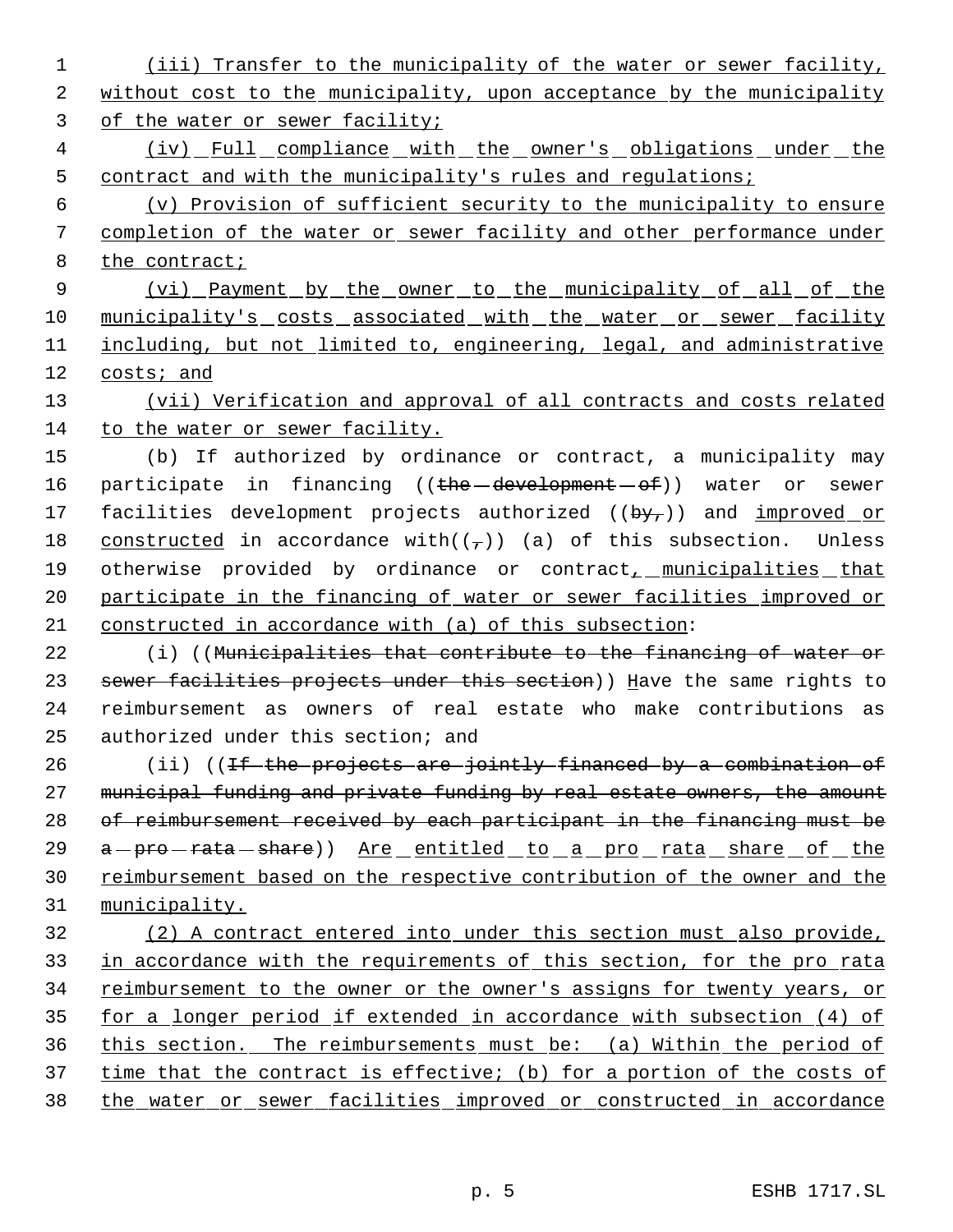1 with the contract; and (c) from latecomer fees received by the 2 municipality from property owners who subsequently connect to or use 3 the water or sewer facilities, but who did not contribute to the 4 original cost of the facilities.

5 (((e)) (3) Except as provided otherwise by this section, a 6 municipality seeking reimbursement from an owner of real estate under 7 this section is limited to the dollar amount authorized ((under this 8 chapter and may not collect any additional reimbursement, assessment, 9  $charge, -or - fee - for - the - infrastructure - or - facilities - that - were$ 10 constructed under the applicable ordinance, contract, or agreement)) in 11 accordance with subsection (7) of this section. This does not prevent 12 the ((collection of)) municipality from collecting amounts for services 13 or infrastructure that are additional expenditures not subject to 14 ((such)) the ordinance, contract, or agreement, nor does it prevent the 15 collection of fees that are reasonable and proportionate to the total 16 expenses incurred by the municipality in complying with this section.

 $((+2))$   $(4)(a)$  The contract may provide for an extension of the twenty-year reimbursement period for a time not to exceed the duration of any moratorium, phasing ordinance, concurrency designation, or other governmental action that prevents making applications for, or the approval of, any new development within the benefit area for a period of six months or more.

 (b) Upon the extension of the reimbursement period pursuant to (a) of this subsection, the contract must specify the duration of the contract extension and must be filed and recorded with the county auditor. Property owners who are subject to the reimbursement obligations under subsection (1) of this section shall be notified by the contracting municipality of the extension filed under this subsection.

30  $((+3))$  (5) The requirement for a municipality to contract with an 31 owner of real estate for the construction or improvement of water or 32 sewer facilities under this section is only applicable if the 33 facilities are consistent with all applicable comprehensive plans and 34 development regulations of the municipalities through which the 35 facilities will be constructed or will serve.

36 (6) Each contract (( $\frac{1}{2}$ ) must include a provision requiring that 37 every two years from the date the contract is executed a property owner 38 entitled to reimbursement under this section provide the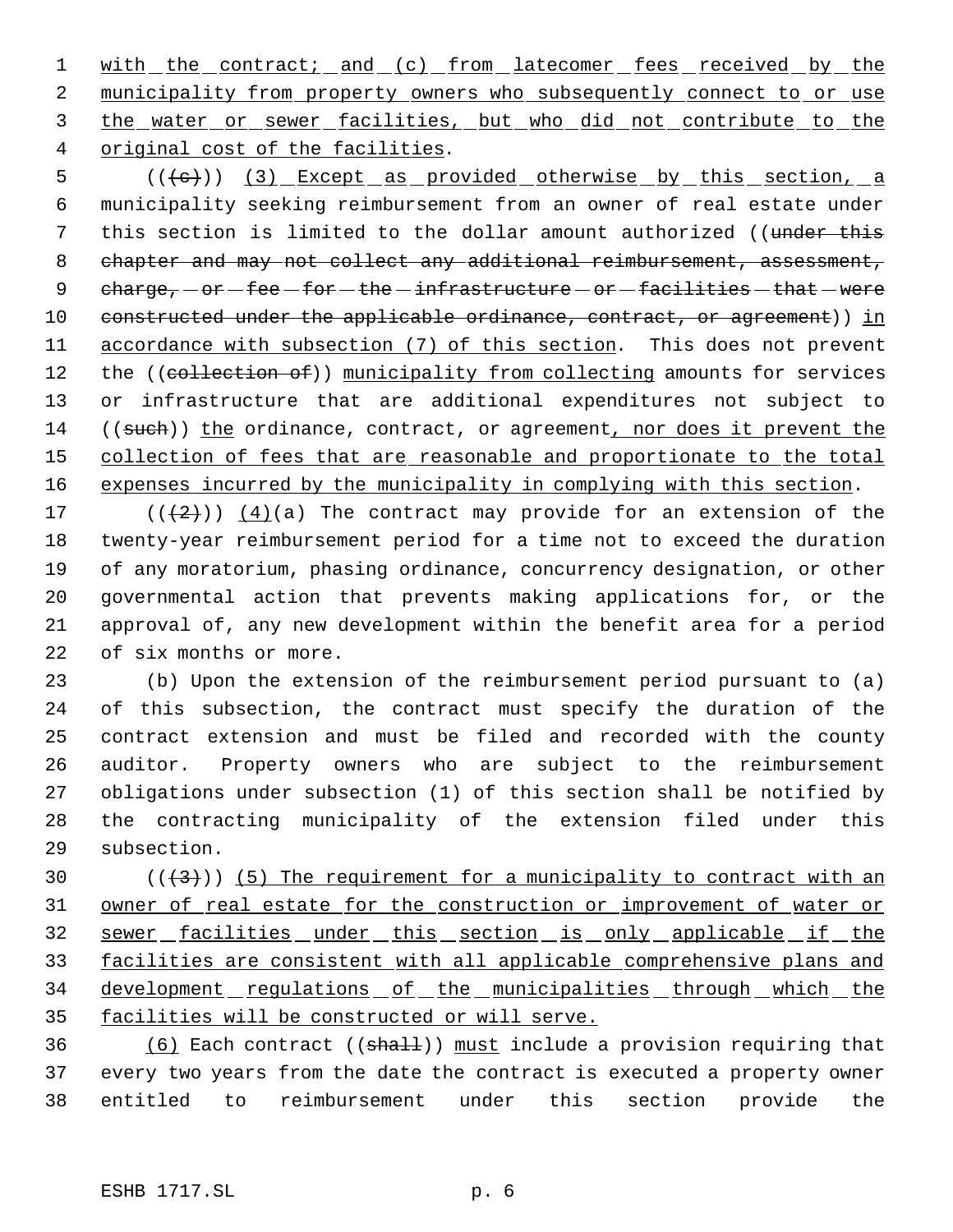1 ((contracting)) municipality with information regarding the current contract name, address, and telephone number of the person, company, or partnership that originally entered into the contract. If the property owner fails to comply with the notification requirements of this subsection within sixty days of the specified time, then the contracting municipality may collect any reimbursement funds owed to 7 the property owner under the contract. ((Sueh)) The funds collected 8 under this subsection must be deposited in the capital fund of the municipality.

10  $((4+))$  (7) To the extent it may require in the performance of 11 ((such)) the contract, ((such)) the municipality may install ((said)) 12 the water or sewer facilities in and along the county streets in the 13 area to be served as hereinabove provided, subject to ((such)) 14 reasonable requirements as to the manner of occupancy of ((such)) the 15 streets as the county may by resolution provide. The provisions of 16 ((such)) the contract ((shall)) may not be effective as to any owner of 17 real estate not a party thereto unless ((such)) the contract has been 18 recorded in the office of the county auditor of the county in which the 19 real estate of  $((such))$  the owner is located prior to the time  $((such))$ 20 the owner taps into or connects to ((said)) the water or sewer 21 facilities.

22 (8) Within one hundred twenty days of the completion of a water or 23 sewer facility, the owners of the real estate must submit the total 24 cost of the water or sewer facility to the applicable municipality. 25 This information must be used by the municipality as the basis for 26 determining reimbursements by future users who benefit from the water 27 or sewer facility, but who did not contribute to the original cost of 28 the water or sewer facility.

 (9) Nothing in this section is intended to create a private right of action for damages against a municipality for failing to comply with 31 the requirements of this section. A municipality, its officials, employees, or agents may not be held liable for failure to collect a latecomer fee unless the failure was willful or intentional. Failure 34 of a municipality to comply with the requirements of this section does 35 not relieve a municipality of any future requirement to comply with this section.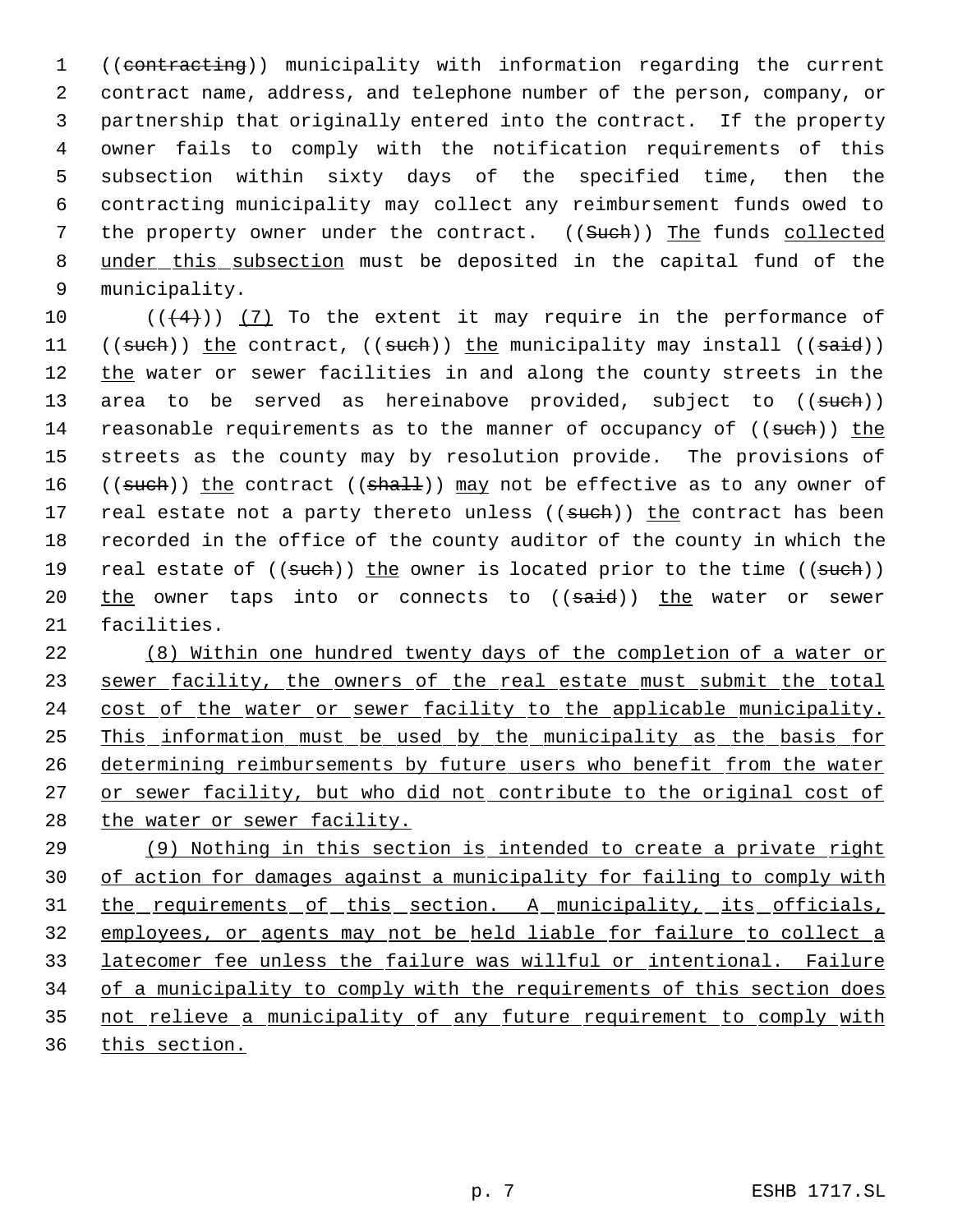**Sec. 4.** RCW 82.02.020 and 2010 c 153 s 3 are each amended to read as follows:

 Except only as expressly provided in chapters 67.28, 81.104, and 82.14 RCW, the state preempts the field of imposing retail sales and use taxes and taxes upon parimutuel wagering authorized pursuant to RCW 67.16.060, conveyances, and cigarettes, and no county, town, or other municipal subdivision shall have the right to impose taxes of that nature. Except as provided in RCW 64.34.440 and 82.02.050 through 82.02.090, no county, city, town, or other municipal corporation shall impose any tax, fee, or charge, either direct or indirect, on the construction or reconstruction of residential buildings, commercial buildings, industrial buildings, or on any other building or building space or appurtenance thereto, or on the development, subdivision, classification, or reclassification of land. However, this section does not preclude dedications of land or easements within the proposed development or plat which the county, city, town, or other municipal corporation can demonstrate are reasonably necessary as a direct result of the proposed development or plat to which the dedication of land or easement is to apply.

 This section does not prohibit voluntary agreements with counties, cities, towns, or other municipal corporations that allow a payment in lieu of a dedication of land or to mitigate a direct impact that has been identified as a consequence of a proposed development, subdivision, or plat. A local government shall not use such voluntary agreements for local off-site transportation improvements within the geographic boundaries of the area or areas covered by an adopted transportation program authorized by chapter 39.92 RCW. Any such voluntary agreement is subject to the following provisions:

 (1) The payment shall be held in a reserve account and may only be expended to fund a capital improvement agreed upon by the parties to mitigate the identified, direct impact;

 (2) The payment shall be expended in all cases within five years of collection; and

 (3) Any payment not so expended shall be refunded with interest to be calculated from the original date the deposit was received by the county and at the same rate applied to tax refunds pursuant to RCW 84.69.100; however, if the payment is not expended within five years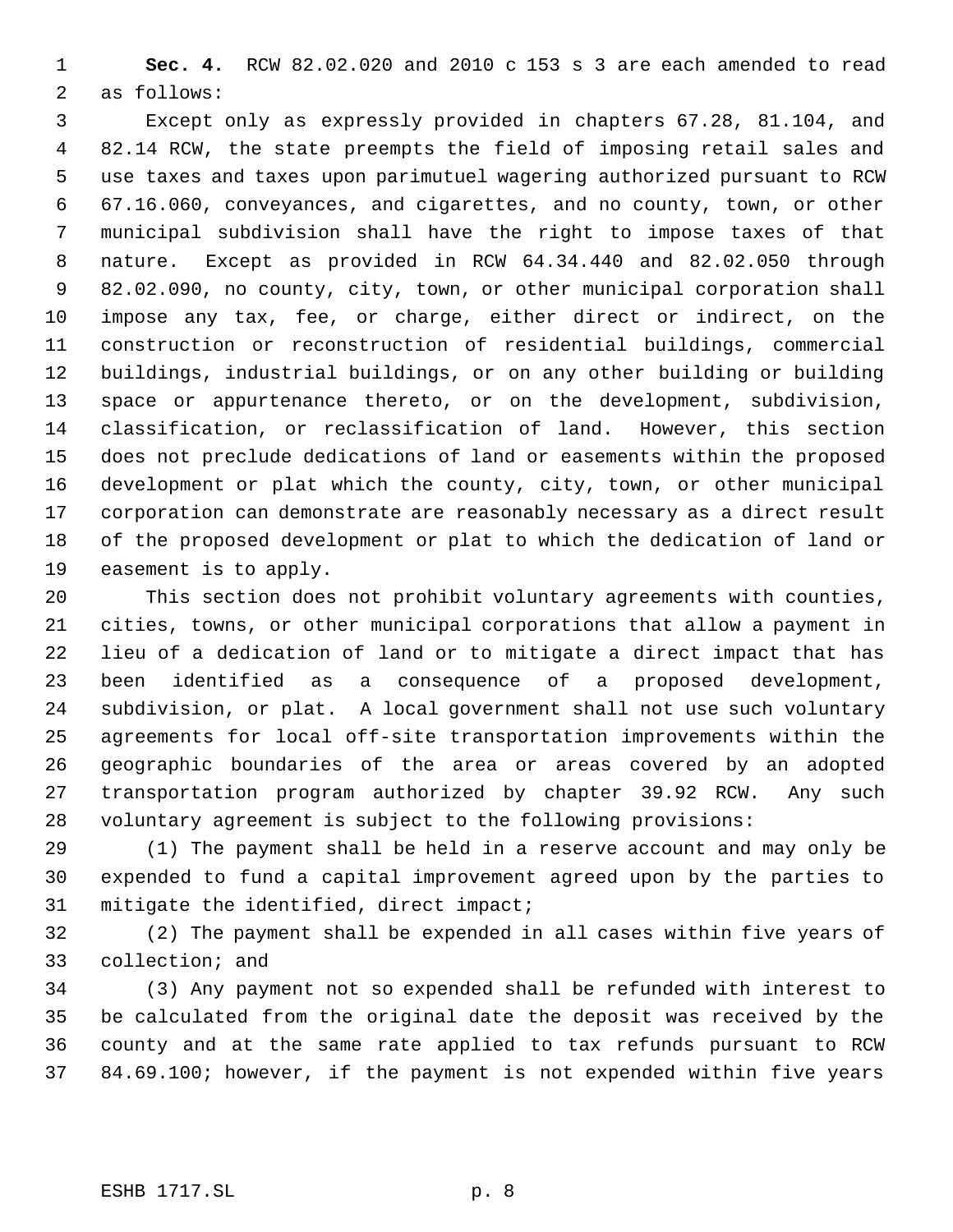due to delay attributable to the developer, the payment shall be refunded without interest.

 No county, city, town, or other municipal corporation shall require any payment as part of such a voluntary agreement which the county, city, town, or other municipal corporation cannot establish is reasonably necessary as a direct result of the proposed development or plat.

 Nothing in this section prohibits cities, towns, counties, or other municipal corporations from collecting reasonable fees from an applicant for a permit or other governmental approval to cover the cost to the city, town, county, or other municipal corporation of processing applications, inspecting and reviewing plans, or preparing detailed statements required by chapter 43.21C RCW, including reasonable fees that are consistent with RCW 43.21C.420(6), section 1 of this act, and beginning July 1, 2014, RCW 35.91.020.

 This section does not limit the existing authority of any county, city, town, or other municipal corporation to impose special assessments on property specifically benefited thereby in the manner prescribed by law.

 Nothing in this section prohibits counties, cities, or towns from imposing or permits counties, cities, or towns to impose water, sewer, natural gas, drainage utility, and drainage system charges. However, no such charge shall exceed the proportionate share of such utility or system's capital costs which the county, city, or town can demonstrate are attributable to the property being charged. Furthermore, these provisions may not be interpreted to expand or contract any existing authority of counties, cities, or towns to impose such charges.

 Nothing in this section prohibits a transportation benefit district from imposing fees or charges authorized in RCW 36.73.120 nor prohibits the legislative authority of a county, city, or town from approving the imposition of such fees within a transportation benefit district.

 Nothing in this section prohibits counties, cities, or towns from imposing transportation impact fees authorized pursuant to chapter 39.92 RCW.

 Nothing in this section prohibits counties, cities, or towns from requiring property owners to provide relocation assistance to tenants under RCW 59.18.440 and 59.18.450.